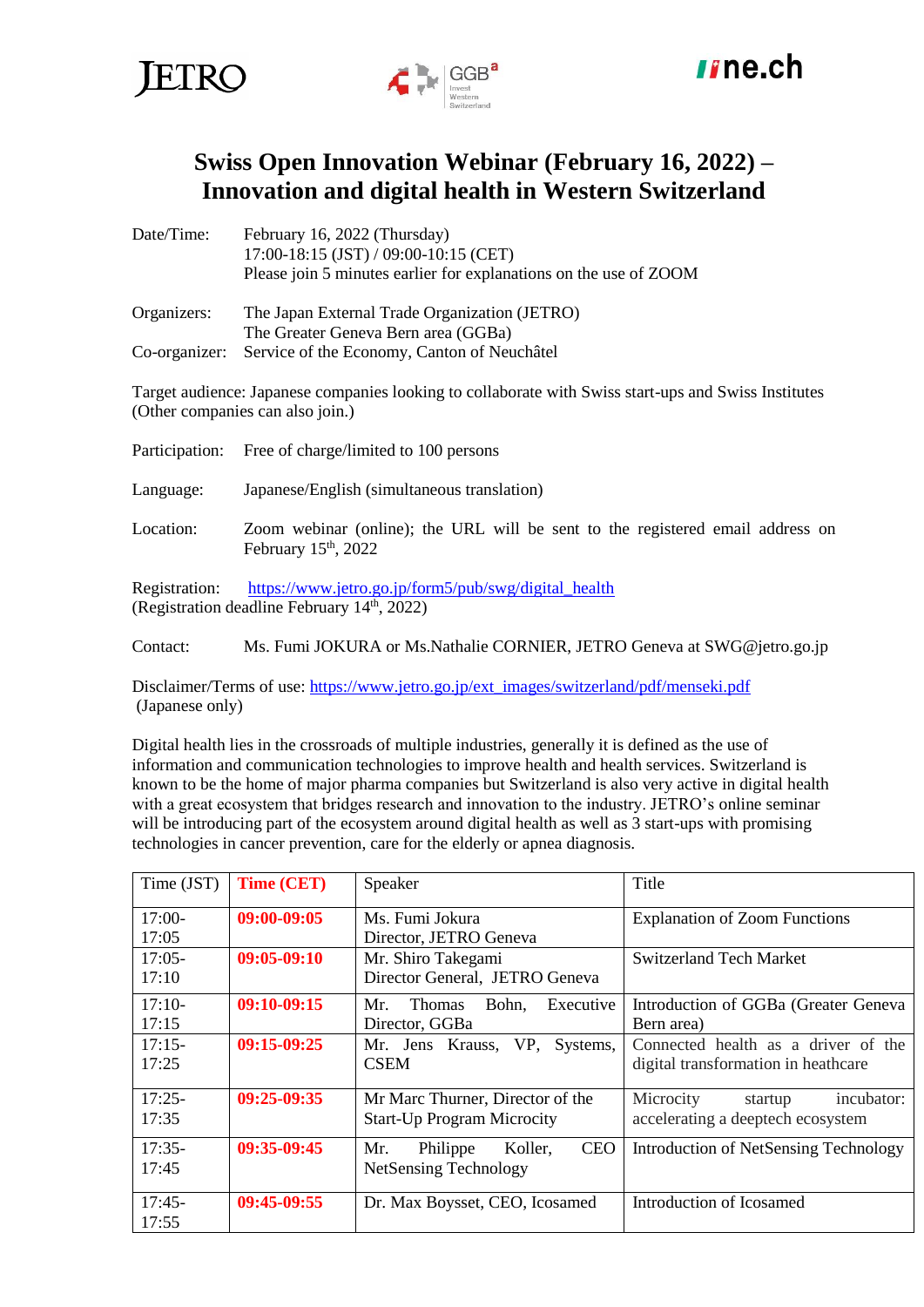| $17:55-$ | 09:55-10:05   | Ms. Silvia Cordoni, CEO MyElixa |           |  | Introduction of MyElixa                      |
|----------|---------------|---------------------------------|-----------|--|----------------------------------------------|
| 18:05    |               |                                 |           |  |                                              |
| $18:05-$ | $10:05-10:15$ | Mr.<br><b>Shiro</b>             | Takegami, |  | Director   Q&A session moderated by Mr.Shiro |
| 18:15    |               | General                         |           |  | Takegami                                     |
|          |               |                                 |           |  |                                              |

Profiles of participating organization and companies:

# [GGBa:](https://www.ggba-switzerland.ch/en/)

The Greater Geneva Bern area (GGBa) is the investment promotion agency for Western Switzerland, bringing together the cantons of Bern, Fribourg, Vaud, Neuchâtel, Geneva and Valais. Its mission is to provide support to foreign companies allowing them to get established quickly and develop their activities in Western Switzerland. Since its creation in 2010, the GGBa, in cooperation with the cantonal economic promotion agencies, has guided hundreds of companies from around the world in launching their activities in the region.

### [CSEM:](https://www.csem.ch/Home)

CSEM is a private nonprofit Swiss organization for research and innovation. Supported by the Swiss Confederation, our mission is to enhance the competitiveness of industry by developing new technology platforms and transferring it to the industrial sector. CSEM plays a key role in the innovation value chain, by narrowing the gap between fundamental research and industrialization. By expanding CSEM's knowledge and adapting it to industrial needs, new products are brought to market and new ventures are created. CSEM works with a wide range of stakeholders, from start-ups to SMEs and large organizations CSEM's services include contract R&D, strategy and innovation consultancy, development of specific business solutions for several Industrial Sectors (Space & Scientific Instrumentation, Watchmaking, Health & Lifestyle, Communication & Semiconductor, Energy & Environment, Automation & Control, Aeronautics, Transport & Security).

# [Microcity:](https://www.microcity.ch/en/home)

Microcity's mission is to stimulate, support, accelerate and promote the realization of innovation projects.

Microcity promotes skills in research, development, technology transfer and industrialization. The company provides specialized resources in the fields of business consulting, hosting, financing and communication, particularly in the fields of micro-nanotechnologies, micro-manufacturing and industrialization processes.

### [NetSensing Technology:](http://www.netsensing.ch/)

NetSensing Technology is a Swiss medtech startup, founded in 2019 which has patented a methodology to enable the mass detection of sleep apnea. This methodology is fully compliant with the American Academy of Sleep Medicine (AASM). The main objective is to save lives by enabling the mass detection of sleep disorders faster and cheaper than any other method. The technology is based on data fusion collected by dedicated sensors. The device directly measures thorax and diaphragm respirations, body posture, heart rate and oxygen saturation and, correlates them to detect apnea severity. The Apnea Hypopnea Index (AHI) is available overnight, and HSATPro displays a green/red indicator for users on their smartphones/tablets to indicate apnea severity. In case of a red event, the data summary can be quickly delivered to pharmacies and doctors to enable treatment.

### [Icosamed:](https://icosamed.com/)

The goal of the company is to design, manufacture and sell garments to monitor resident cancers especially breast cancer. More than 85% of cancers at stage 0 are not detected: if so, that could be easily fixed with very light treatments (surgery and low explore of radiation). Our goal is to reduce this number to 0% by monitoring and super-early detecting cancer. This total disruptive approach is using a proven technology (3D ultrasound), migrated to smart clothing. The smart bra EZ ROSE® is a